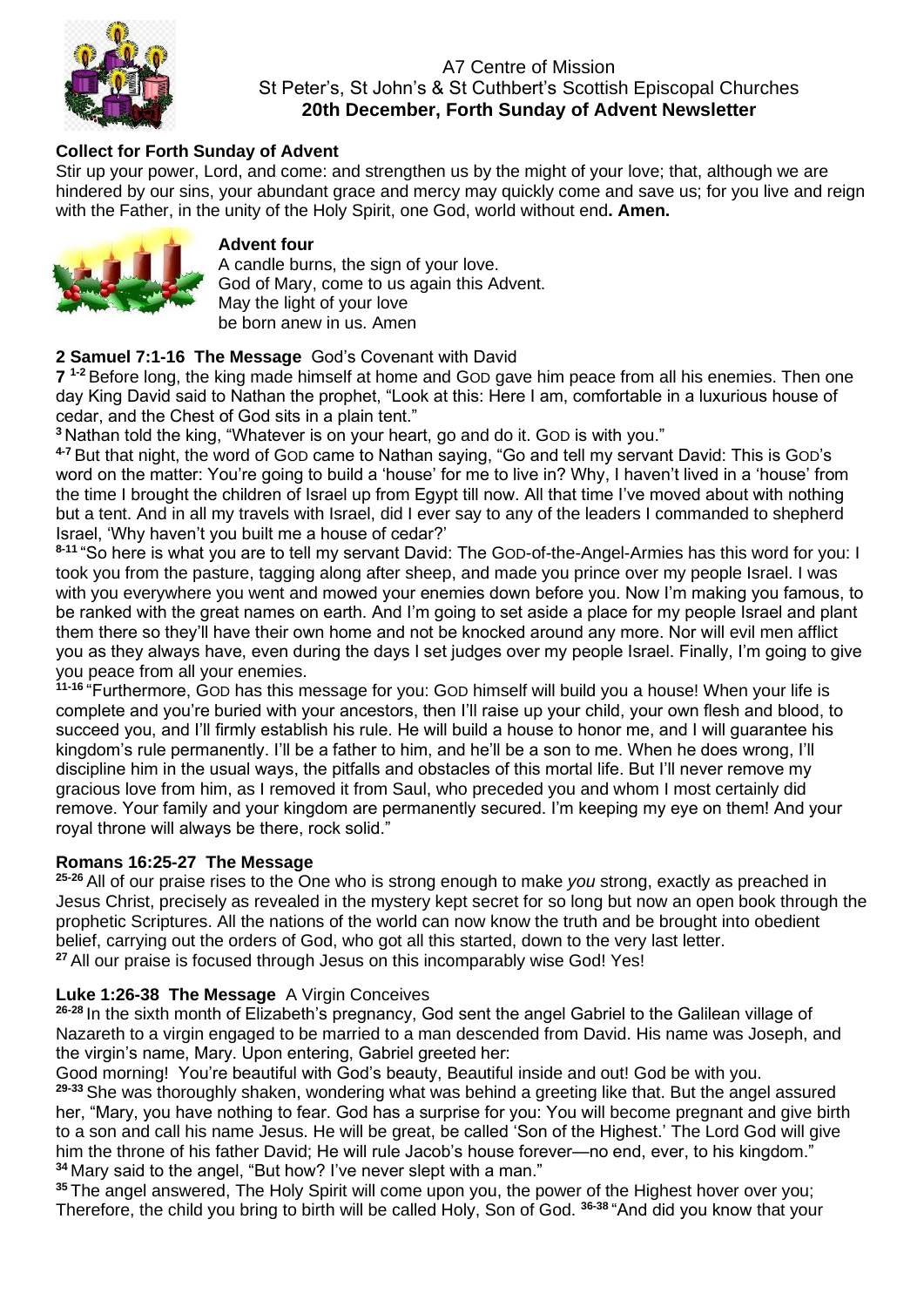cousin Elizabeth conceived a son, old as she is? Everyone called her barren, and here she is six months pregnant! Nothing, you see, is impossible with God."

And Mary said, Yes, I see it all now: I'm the Lord's maid, ready to serve. Let it be with me just as you say. Then the angel left her.

## Nancy's homily 20/12/2020 **IMPOSSIBLE PREGNANCES**

May the words of my mouth and the meditation of all our hearts be acceptable O Lord our Strength and our Redeemer.

I have called this homily, Impossible pregnancies. Luke starts his Gospel with Elizabeth's pregnancy. She and Zachariah were old, way past the time for procreating. It is reminiscent of Sarah and Abraham in the Old Testament. Sarah actually laughed at the suggestion that she could get pregnant. But with God all things are possible. Sarah had her son, Isaac, and so began the start of the Jewish race. Elizabeth had her son, John, commonly known now as John the Baptist , who was to precede Jesus and prepare the way for Jesus.

I find it interesting that throughout the Scriptures, when an angel appears, the human is frightened and the angel tells them not to be afraid. I haven't had an encounter with one of God's divine messengers, but I am sure that my reaction would be the same. The angel greets Mary with the words:" Good morning! You're beautiful with God's beauty. Beautiful on the inside and out: God be with you. "

In the tradition in which I was brought up, Mary was mentioned as Jesus' mother—God being the Father. Not a lot was made of her and yet she must have been an exceptional person for God to choose her as the mother of His Son, the Messiah. The angel has said that she is beautiful inside and out. (Could that describe you or me?!!!) Also remember she was probably only 14 or 15. Mary is scared of the angel, but the angel reassures her she has nothing to fear. "God has a surprise for you" What an understatement. She is going to become pregnant. "Slight problem here, God. I haven't had sex!" The angel explains who her child will be and what he will do. " He will be called great, be called the Son of the Highest. The Lord will give him the throne of David. He will rule Jacob's house for ever- no end ever to his kingdom. Imagine hearing that. I suppose she was amazed and excited that she was to be this baby's mother. The angel brushes aside her status as a virgin as of no consequence. He says the Holy Spirit will impregnate her. The angel tells her of Elizabeth's pregnancy to convince her of God's power.

I wonder how long Mary had to think about the implications of being an unmarried mother in a society where that was such a disgrace. What would her parents say and do? What would Joseph say? However long or short a time she had to think about it, Mary said "OK" "I see it all now: I am the lord's maid, ready to serve. Let it be with me just as you say." Not only did Mary have the pregnancy to get through, but she had to bring up this very special child. God chose her because she was a very special girl.

Years ago, the BBC put on a series of plays about the Nativity. One thing that struck me, was Joseph's attitude to Mary. He shunned her. He obviously didn't believe that she was still a Virgin- she hadn't slept with any other human. He thought that she had betrayed their betrothal yow. Her parents, I think, believed what Mary told them about the angel and his message. If they hadn't, they would have sent her packing. Unfortunately, the rest of Nazareth didn't believe her story. Would we? Her parents asked Joseph to look after her as they made their way to Bethlehem. She must have been scared, knowing that she could give birth any time soon and no friendly face around. She must have drawn strength from her encounter with the angel- this is God's will, not hers.

What can Mary teach us today? She can teach us to be open and alert, listening to what God has to say to us. God often speaks to me through studying the Bible or Christian literature. Very rarely have I heard God or an angel speak to me(Could that be because my ears are closed to Him?)Mary was obedient. She didn't prevaricate. God told her what was going to happen and she accepted it, regardless of what it would cost her. Do we do what God wants. We can listen and know what he wants us to do. Then we either do it wholeheartedly, do it half-heartedly or walk away. Mary lived a beautiful life – she was clean inside as well as out. As we examine our lives, have we got some junk that needs to be tossed out to make way for the Coming of this precious Child?

I would like to finish by listening to the singing of Mary's song "The Magnificat"

Here are the words that we are all familiar with from the Authorised version of the Bible.

My soul does magnify the Lord and my spirit hath rejoiced in God my Saviour. For He hath regarded the low estate of His handmaiden; for behold from henceforth all generations will call me blessed. For He that is mighty hath done to me great things and holy is His Name. And His mercy is on them that fear Him from generation to generation. He hath showed strength with His arm; He hath scattered the proud in the imagination of their hearts. He hath put down the mighty from their seats, and hath exalted them of low degree. He hath filled the hungry with good things and the rich He hath sent empty away. He hathholpen His servant Israel, in remembrance of His mercy. As He spake to our fathers, to Abraham, and to his seed for ever.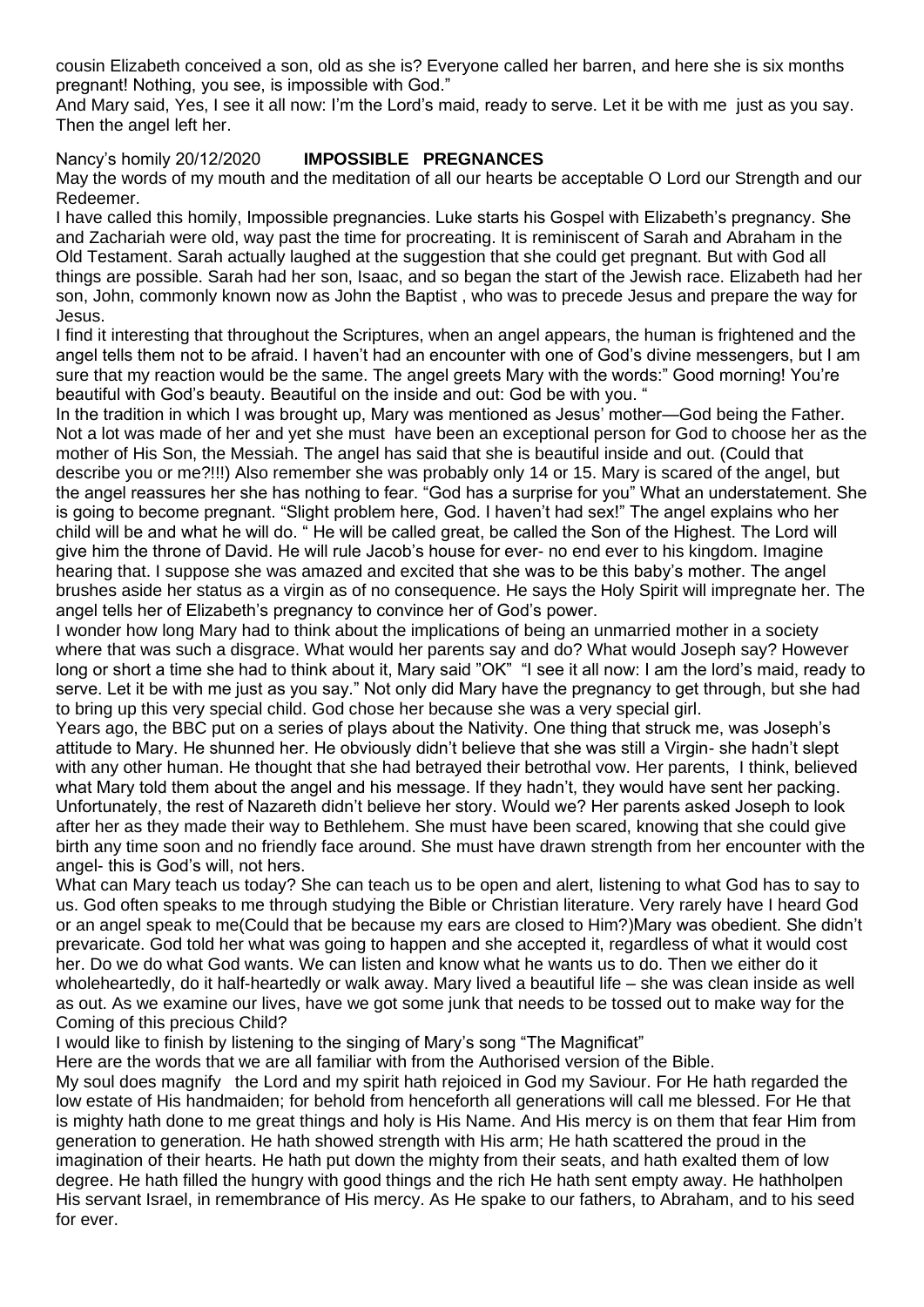*Loving Father, as we approach a Christmas season that looks very different from normal, we thank you, that while we may not be able to be with our families and loved ones in person, we know that You are always with them. Where there is weariness, would you bring Your rest; where there is hopelessness, would you bring fresh encouragement; where there is despair, would you bring hope.*

# **Intercessions for 4th Sunday of Advent**



Lord God, we join our prayers to those of Mary, your faithful servant and mother of our Lord, to proclaim your greatness, and sing in gratitude for all your wonderful gifts bestowed on us, your lowly servants. Lord, we pray, look down with love upon our Churches on the A7 as day by day we struggle to be worthy of Jesus' name. Be with us as we focus on the coming of your kingdom and the gift of your son this Christmas.

## Lord**, in your Mercy: Hear our Prayer**

Mary prayed that the mighty be cast down from their thrones, we pray that those in power would use that power wisely and compassionately so that the lowly would be lifted up, the hungry fed and greater equality be established between rich and poor. We particularly pray that all peoples of the world be given access to Corona Virus Vaccines whatever their situation, age or gender.

## Lord*, in your Mercy: Hear our Prayer*

Mary's prayer was given to God whilst on a visit to her cousin Elizabeth. At this time of Advent and Christmas, we pray for all who are travelling to visit relatives and friends. We give thanks for the hospitality shown by our friends and families and for our opportunity to share with them and ask that we are always aware of your presence with us.

## Lord*, in your Mercy: Hear our Prayer*

Mary recognised your promise of mercy; Lord we ask you to show your mercy on all who are sick, fearful or in mourning and especially we pray for those members of our church, families. Lord*, in your Mercy: Hear our Prayer*

Heavenly Father, you sent to earth the gift of your son Jesus Christ that in your power and love we might also have the gift of eternal life; bless those whom we love that have departed this life with the gifts of your all-encompassing love and life eternal.

## Lord*, in your Mercy: Hear our Prayer*

Heavenly Father, who chose the Blessed Virgin Mary to be the mother of the promised saviour: fill us your servants with your grace, that in all things we may embrace your holy will and with her rejoice in your salvation; send us out to finish our Advent journey filled with love and joy and peace ready to receive that promise afresh into our lives.

Merciful Father: **accept these prayers for the sake of your Son, our Saviour, Jesus Christ. Amen**

## **Simon's Christmas message**

It's the last full week before Christmas and ive just been down the Town its wet and still very dull and bleak. It looks like its going to be one of those miserable days when you feel like not wanting to do much except stay out of the rain. My clothes are wet through. I'm glad I've got fresh clothes to change into.

You know we have all been through and are still going through a tough time. But hopefully God willing, with this new vaccine, things will be brighter for us all this coming year. Walking back up the hill to home I was remined about even in these difficult times God is still there for us. I've just witnessed the Kindness of the Lord. The Good News of the Kingdom. About 300yds in front of me an older person had just slipped over on the wet leafy path. I hurried to see if she was OK. Her shopping carrier bag had burst open and there are tins and bottles rolling down the hill. Loo roll is also burst open and getting wet you can picture the scene can't you.

But out of nowhere people are coming to her aid. A group of young lads have rushed out of the door way of the flats and are down seeing if she's OK and are helping her up. The other lads are now running down the hill to collect her shopping. I've given a hand and doing a bit of first aid as the lady has hurt her ankle. While I'm doing this, the lads have phoned for an ambulance. A car has stopped and is helping the lads get the shopping.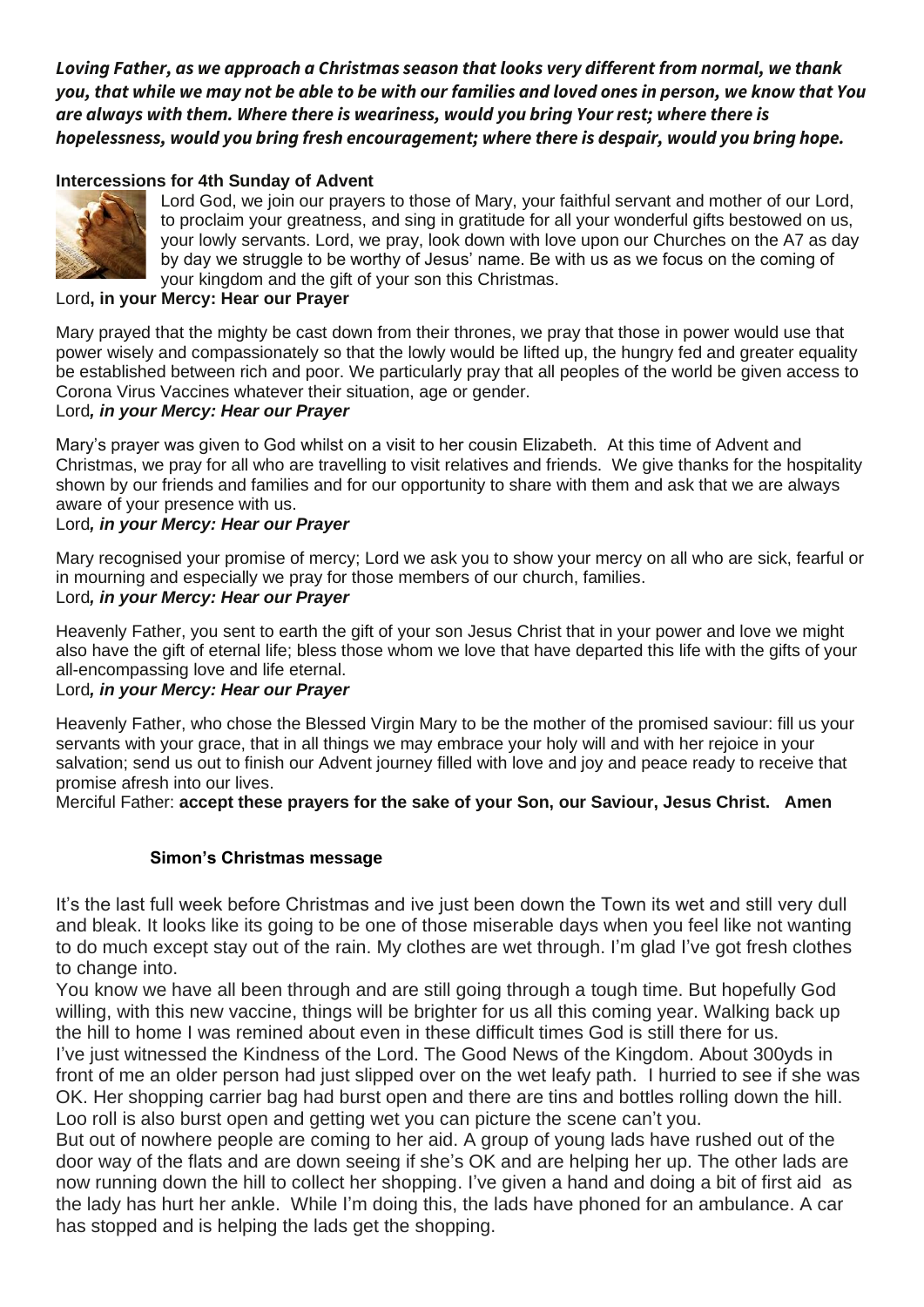The Ambulance has come she's OK and off to the BGH with her shopping.

And I'm now back at home getting changed and warmed up.

But what have I just witnessed and been part of? Well, I tell you it's the Good News of Jesus at Christmas time.

I would of probably have been cautious of these young lads. It just shows me how judgmental we can be. You can't tell a Good Book by its cover can you? Sorry Lord for being too judgmental.). This is why Christ came to us at Christmas. To help us learn how to Care and look out for one another. Not to fight but to recognize people as people and treat them as we would like to be treated. Christ came to us, as a Gift from God. Yes, Christ may not be physically with us but His nature is in all of us. A Gift he has given to each of us of how to care for one another, and value one another.

Let us all this Christmas try to share our compassion and kindness with all those we meet not just at Christmas. But all the year round.

After all just as the advert says a pet isn't Just for Christmas it is for life. Christ too is here for all our life. Watching and caring guiding and helping us through our lives journey.

Thankyou to everyone for looking out for others and for me.

If you are able to show kindness to all around you, I guarantee you have made a difference to someone's life somewhere.

Happy Christmas to Everyone. May this coming year be brighter for you than this year has been. Yours Simon Cake.

# **St Peter's Update**

It's been a while since any actual update has been given other than for Covid.

Who would have thought that after all these months we would still have so many restrictions on our lives? All of us have been affected to some degree by the pandemic and church life just isn't the same. Many of us are feeling some strain and fatigue with the situation as we try to remain hopeful that something resembling normality will emerge soon. 2021 certainly looks brighter with vaccines being developed and quicker testing happening.

We have thankfully been able to start services again and there are a small group of people trying their best to keep this going.

Those able to attend church will notice that the Foodbank has some impact on the church area. We try our best to limit this impact but with the huge amounts of food parcels required this is not always easy.

Foodbank parcels went from around 50 to 60 a month, pre- Covid, to 60 to 80 a week. A massive demand which hasn't reduced over the months as people find themselves furloughed or unemployed and waiting on benefits to come through. It's been a difficult time for many.

Thankfully donations are still coming in and Phil does his best to keep the areas clear, whilst still fulfilling his duties to the church.

Having the Foodbank operating from St Peter's is a privilege and a great opportunity for outreach. Some of you have been able to help in the past but with the Covid situation were unable to continue. The Foodbank continues to run with many non-church volunteers which is fantastic. However if anyone is able to help out you would be most welcome. It's not all about meeting people who collect the parcels, there are some tasks which can be done with limited contact to others. Restocking the supplies, checking stock dates or splitting some foodstuffs for example can be done at quiet times. The Foodbank provides all the PPE required and follows strict hygiene procedures.

If you wish to volunteer then please feel free to ask me and this can be arranged.

Many thanks Karen



Ethel's stall at Guess What raised £234.60 in November for the Foodbank That's a lof knitting over the year - congratulations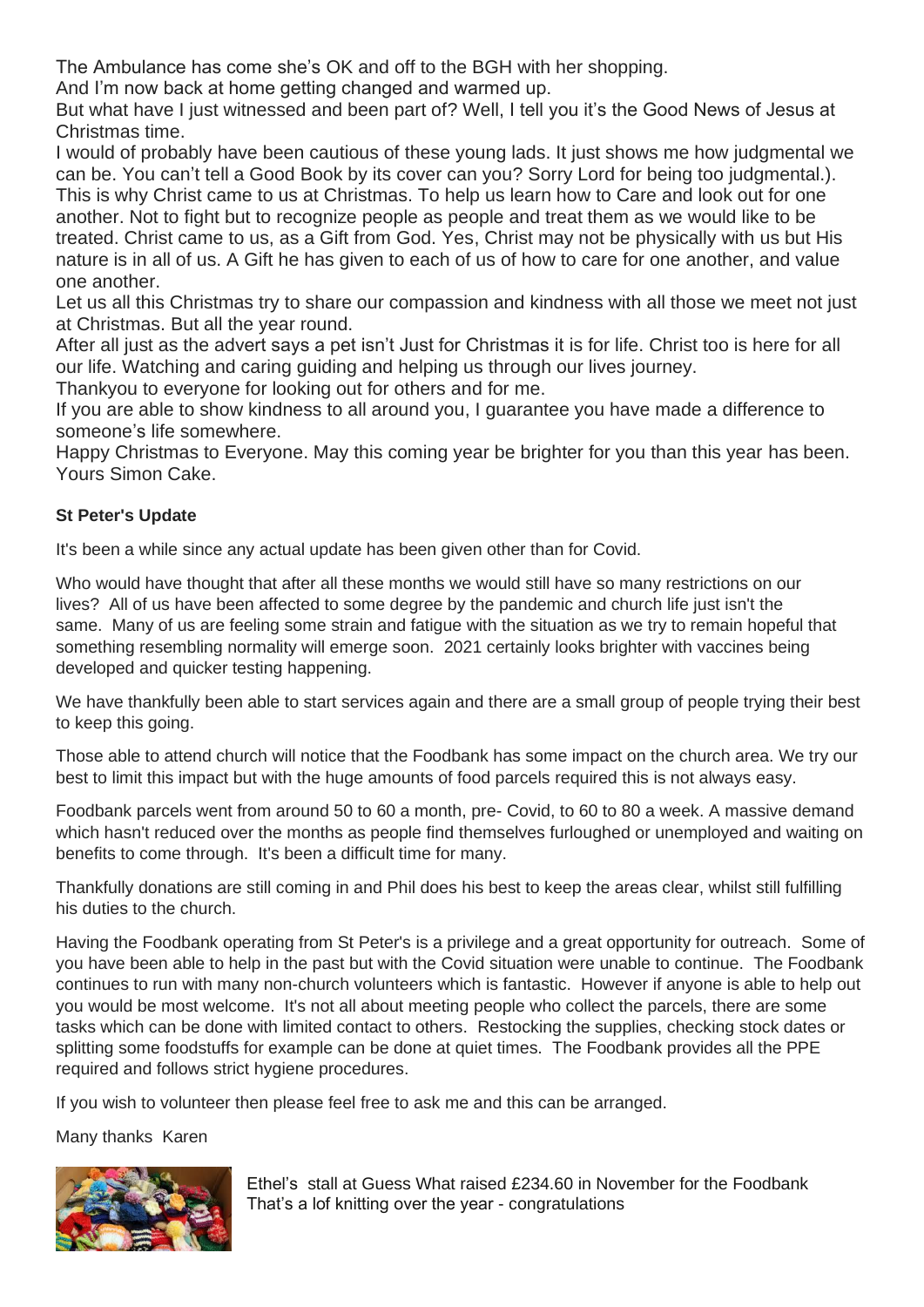

As part of the ongoing response to the Coronavirus pandemic the Scottish Episcopal Church (SEC) will be broadcasting video coverage of Eucharistic services via its website, social media channels and YouTube channel. The web page is located at [www.scotland.anglican.org/broadcast-sunday-worship](http://www.scotland.anglican.org/broadcast-sunday-worship)

For those who are not online the Archbishop of Canterbury has set up a Freephone Daily Hope service of hymns, prayers and **DailyHOPE** readings. It is available 24 hours a day on 0800 8048044

TV and Radio Sunday Worship: BBC RADIO SCOTLAND – 7.30am Acts of Worship BBC RADIO 4 - 08:10am Morning Worship BBC 1 TV – 1.15pm Songs of Praise BBC Radio 4 Longwave – 9.45am Morning Service (Mon-Fri)

Those who enjoyed BBC Scotland's worship offering **Reflections At The Quay** when it was introduced at this start of lockdown will be pleased to know that a second series has been commissioned, starting from Sunday 6 December.

Join Pip this week at Holy Trinity at<https://www.holytrinitymelrose.org/> and click on the link - Holy Trinity YouTube channel. 11.00am <https://www.youtube.com/channel/UCJkxEgnglnze4SeN4I54Ecw>

St John's Selkirk now has their weekly Sunday services on their YouTube channel, with several (different) familiar voices each week, music, inspirational quotes and images at https://www.youtube.com/channel/UC9ITNAH6VHZkqM0NiH6Vt9w available from 10am each Sunday morning..



11am to 11:30 every Wednesday morning. <https://us02web.zoom.us/j/87979280424?pwd=UEJzRXk0UFpVcnJuaUVZTzJvaE92UT09> Meeting ID: 879 7928 0424 Password: 023545 Host: Tim Hatton

Bible Studies hosted on Zoom - all are welcome. Wednesday 7:30pm & Thursday 10:30am hosted by John Marsden Follow this link <https://zoom.us/j/7538094986?pwd=Q0x4YVk2b3Y5eEt0VkoxS0ZWVWxGUT09> or use this information to open a Zoom meeting: Meeting ID: 753 809 4986 Password: 751474

 $Commonunion$ Homebound

Home Communion is only available to those people can't come out or get to church for self-isolation reasons. Please book through Sheena then Simon will contact to arrange a time.

Reserved Sacrament is still suspended until further notice due to corona virus restrictions.



#### **opening for communal worship from Septembe[r.](https://l.facebook.com/l.php?u=https%3A%2F%2Fwww.strava.com%2Factivities%2F4115144364%3Ffbclid%3DIwAR2dp0V7bZw56KZNe7vvvP6qvLImkA5BNccKKFT60WPFMxOmexhBDMqE1hk&h=AT06T4e_7h6ZApB1oGWjk7pLBQ-K3FrXkDzPu-3dIUW9Yq2uWgVHvA1iH9D2G0qHAEzsVf6iZSPLYjt6IIPAEnVxcjXeHb_PKNtCimTKWYec9eSyBG-fhPgCt_GQiLPKta1r&__tn__=H-R&c%5b0%5d=AT0geC5tx4HBtnuUp3gCeEzYdFpe7hKghWt3IPt71OMD54KpTLRZ2BoA0MuMeWwHlfudxO2cBtPJ9so98nMDTcbxTJGAgh-8HbIfpS2DmXnwskBFa3Rkq0KNMefG4EVpFLNqSFOwfcU5q9TBFeRBz7HaUNslyrmv_jq4-z_aqyrBursxAXDT8wGoXyLBHCyTB8npD5HEm393dr1yc9xU8_Tzaw)**

St John's are overjoyed their first service in church will be in Sunday 6th December at 10.30 am. St Peter's 10.30am services on 1<sup>st</sup> and 4<sup>th</sup> Sundays will be Communion with Simon or other clergy. 2<sup>nd</sup> & 3<sup>rd</sup> Sundays will be Service of the Word. Thursday mornings will be a Said Communion service.

St Cuthbert's 10.30am services on 2<sup>nd</sup> & 3<sup>rd</sup> Sundays will be Communion, 1<sup>st</sup> & 4<sup>th</sup> Sundays Service of the Word. Wednesdays at 11.00am will be Said Holy Communion. Please remember to bring a face covering to wear unless you have health issues and the service booklet and newsletter which contains the readings etc for the week.

**WHEN YOU ARRIVE FOR THE SERVICE AT ANY OF THE A7 CHURCHES PLEASE BE READY TO FILL IN THE FORM FOR GOVERNMENT TRACK AND PROTECT.** 

### **Spiritual Communion**

Here is a prayer that can be used at 10.30 on Sundays when Simon will be celebrating the Eucharist For an Act of spiritual Communion, the following prayer -

My Jesus,

I believe that you are present in the most Holy Sacrament.

I love you above all things, and I desire to receive you into my soul.

Since I cannot at this moment receive you sacramentally, come at least spiritually into my heart.

I embrace you as if you were already there and unite myself wholly to you.

Never permit me to be separated from you. Amen.

### **A7 Centre of Mission**

### **Hello Everyone**

Simon would like to know from your own understanding of what is the A7 centre of Mission and what is it all about? Please e mail or wright down and return to Sheena as e mail [smstcg1945@gmail.com](mailto:smstcg1945@gmail.com) or talk to Simon or Tim when you see them. many thanks Sheena

### **IF YOU NEED SUPPORT**

**Priest in charge of St Peter's, St John's & St Cuthbert's Rev Simon Cake 07710523856 [cakekands@btinternet.com](mailto:cakekands@btinternet.com) St Peter's pastoral support contact Monica Reynolds 01896 757114 [monica@tempelstowe.com](mailto:monica@tempelstowe.com) St Peter's prayer support Muriel Lounsbach 01896 831418 gordon.lounsbach@btinternet.com Tim Hatton (A7 Church Army) 07784872307 [tim.w.hatton@gmail.com](mailto:tim.w.hutton@gmail.com) St Cuthbert's pastoral and prayer contact Sue Crozier 01450 376499 [susancrozier17@yahoo.co.uk](mailto:susancrozier17@yahoo.co.uk) St John's pastoral and prayer contact Margaret Moyes [mmoyes2@gmail.com](mailto:mmoyes2@gmail.com)**

### **Joyful News**

I was reading last Sunday's Service in my early morning prayer time about "being joyful ". Later that day my son Neil Skyped me from his home in Prague, as he's been doing regularly ever since lockdown. He showed me the rooms in a flat which I assumed belonged to a friend in Prague. He then showed me the view from the window and I said in amazement " but that's Galashiels! Across the road from Scott Park!" Unknown to me Neil had rented a flat for two weeks so that he could isolate after flying from Prague, then come and stay with me for Christmas and into the New Year. I just couldn't believe it and was crying with joy and amazement.So this is a joyful Advent for me! May yours be joyful too. Shirley